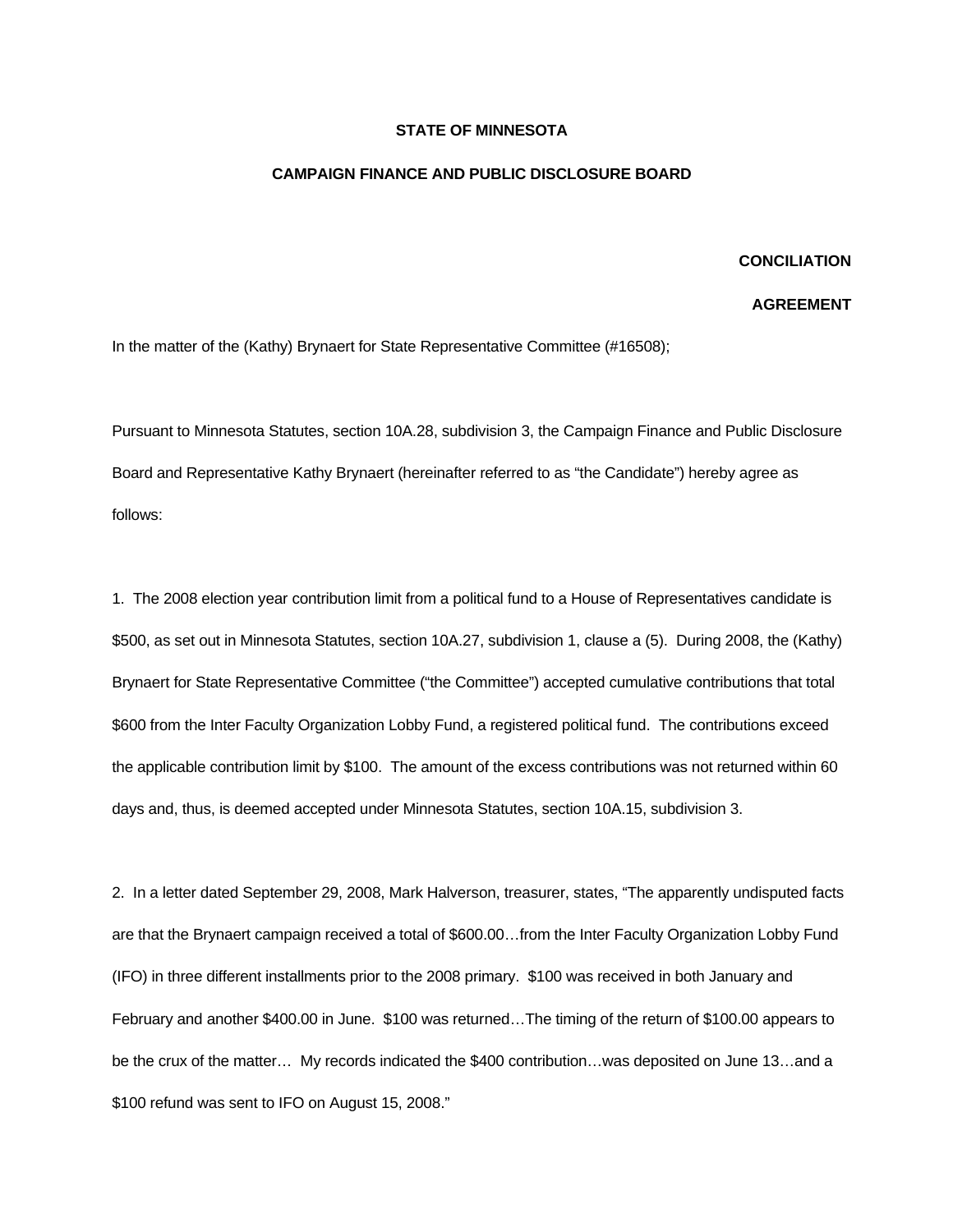3. Board records show that this is the first calendar year in which the Committee reported acceptance of a contribution that exceeded the applicable contribution limit. The Committee registered with the Board on June 19, 2006.

4. The parties agree that the Committee accepted excessive contributions from a political committee resulting in an inadvertent violation of Minnesota Statutes, section 10A.27, subdivision 1 (a), clause 5, in calendar year 2008.

5. The Committee has returned \$100 to the political committee that made the excess contribution. A copy of the check and letter used to return the excess amount was forwarded to the Board on October 1, 2008.

6. The Committee agrees to pay a civil penalty of \$100, one times the amount by which the contribution exceeded the applicable limit, to be paid to the Board for deposit in the general fund of the state.

7. The Candidate hereby agrees to forward to the Board \$100 by check or money order payable to the STATE OF MINNESOTA within 30 days after the date this Agreement is signed by the Board chair. It is agreed by the parties that payment of the civil penalty of \$100, and this Conciliation Agreement will be a bar to any civil proceeding under Minnesota Statutes, section 10A.28, subdivisions 3 and 4.

8. It is further understood and agreed, however, that if the civil penalty of \$100 is not paid within the time specified in paragraph 7 above, then the Candidate will be personally liable to pay a civil penalty, under Minnesota Statutes, sections 10A.28 and 10A.34, subdivision 1, in an amount calculated as follows: